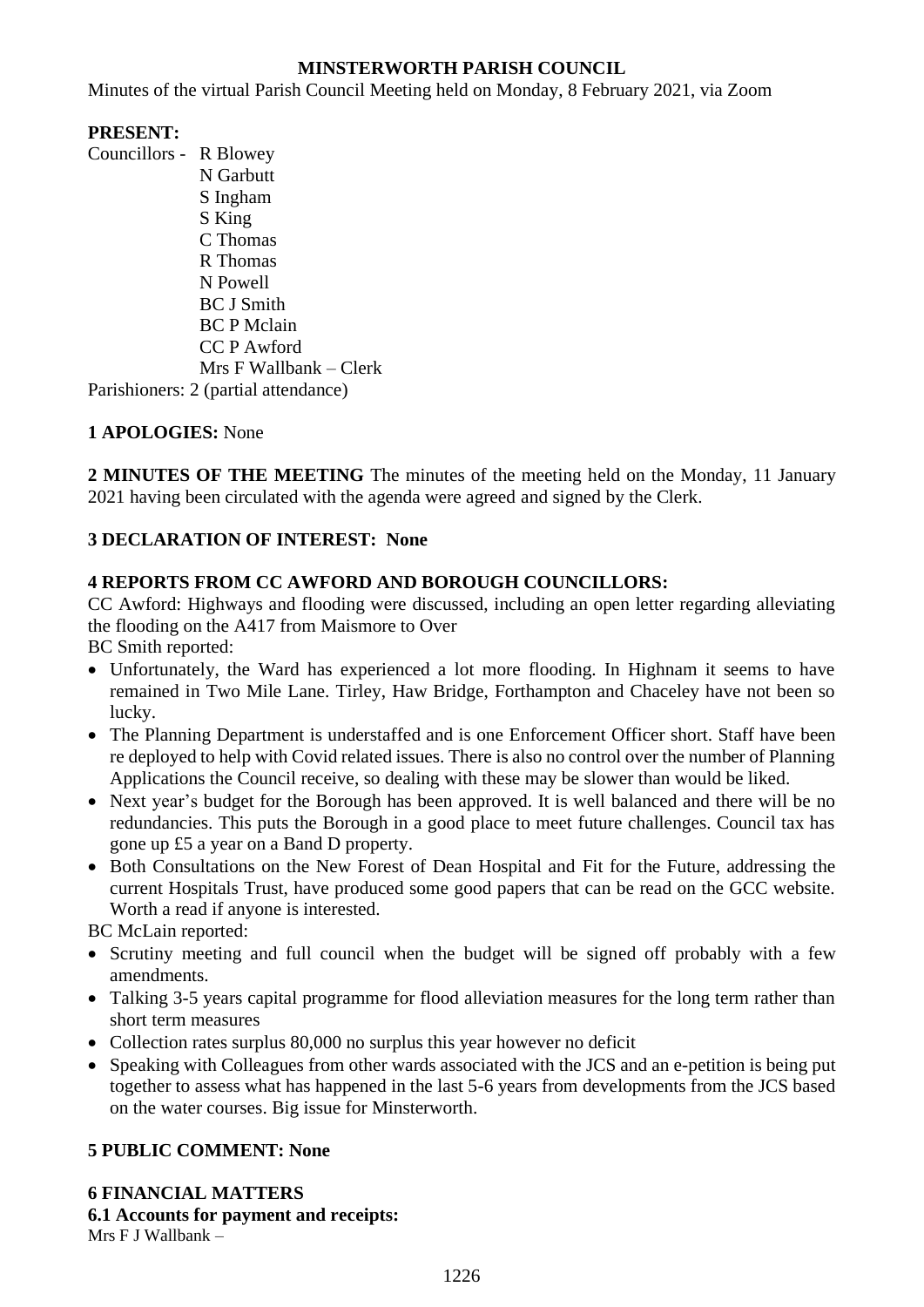| Salary 1-28 February 2021                |           | 398.07   | Via Bank Transfer |
|------------------------------------------|-----------|----------|-------------------|
| Parish Magazine Printing:                |           |          |                   |
| <b>February Edition</b>                  |           | 107.03   | Via Bank Transfer |
| Streetmaster                             |           |          |                   |
| 1 x Hawthorn Seat                        | 384.00    |          |                   |
| Delivery                                 | 68.00     |          |                   |
|                                          | VAT 90.40 | 542.40   | Via Bank Transfer |
| <b>GAPTC: Chairmanship Skills Course</b> |           | 25.00    | Via Bank Transfer |
| The Play Company: Carrying out ROSPA.    |           |          |                   |
| Inspection                               | 100.00    |          |                   |
|                                          | VAT 20.00 | 120.00   | Via Bank Transfer |
| <b>Total Payments</b>                    |           | £1192.50 |                   |
| <b>Receipts:</b>                         |           |          |                   |
| Mrs F J Wallbank – overpayment of tax    |           |          |                   |
| For January                              |           | 73.50    |                   |
| <b>Church Charities:</b>                 |           |          |                   |
| Cheque in respect of overpayment         |           | 1000.00  |                   |
| <b>Total Receipts</b>                    |           | £1073.50 |                   |

**6.2 Financial Statement:** For the month ended January 2021 was circulated via email and signed by the Clerk as agreed.

## **7 MATTERS ARISING:**

**7.1 Report from Village Hall Representative:** The Chairman reported:

- There have been a few NHS bookings.
- The VH is eligible for the second round of grants of £6,000 to cover loss of revenue during the next few months.

**7.2 Minsterworth Park:** Councillor Ingham reported:

- The annual ROSPA inspection has been carried out and no major problems/works have been flagged up.
- The seat for the Park has been ordered.
- The Play Company also looked at all the perimeter fencing and was critical of the entrance to the Park.
- To get it resolved Councillor Ingham suggested contacting Louise Gifford if there were any grants the PC could apply for. Speak to Lindsey Reade at GCC who we lease the Park from and GCC Highways who is responsible for the roadside, maybe digging out and hardcore and road planings.

Councillor Ingham and the chairman plus Malcolm Ball can do work themselves. Two new rails, a support for the bottom of the slide, sealant over exposed bolt heads. Approximately £100-150 for the necessary works. This expenditure was agreed.

Entrance verge to the edge of the road belongs to Highways perhaps contact Craig – CC Awford suggested copying him on his email to GCC Highways. Certainly, an accessibility issue at the moment.

**7.3 The Harvey Centre:** Farzana Aldridge's update email has been circulated to the Councillors prior to the meeting.

#### **7.4 Highway Matters:**

**Signs: The missing** 30mph signs have been repaired plus a few others. However, Minsterworth sign on the west end of the village remains missing.

**Pound Lane:** GCC Highways looked at this, Highways are saying that the development does not have permission to run the water into the Brook at the bottom. Highways accepts that the manhole cover in the road does not continue anywhere.

Councillor C Thomas said TBC need to take some responsibility for this problem as they were informed when the application was first submitted that there was a pond there which is no longer. The occupiers of November Cottage would agree for a pipe to be connected to his ditch which is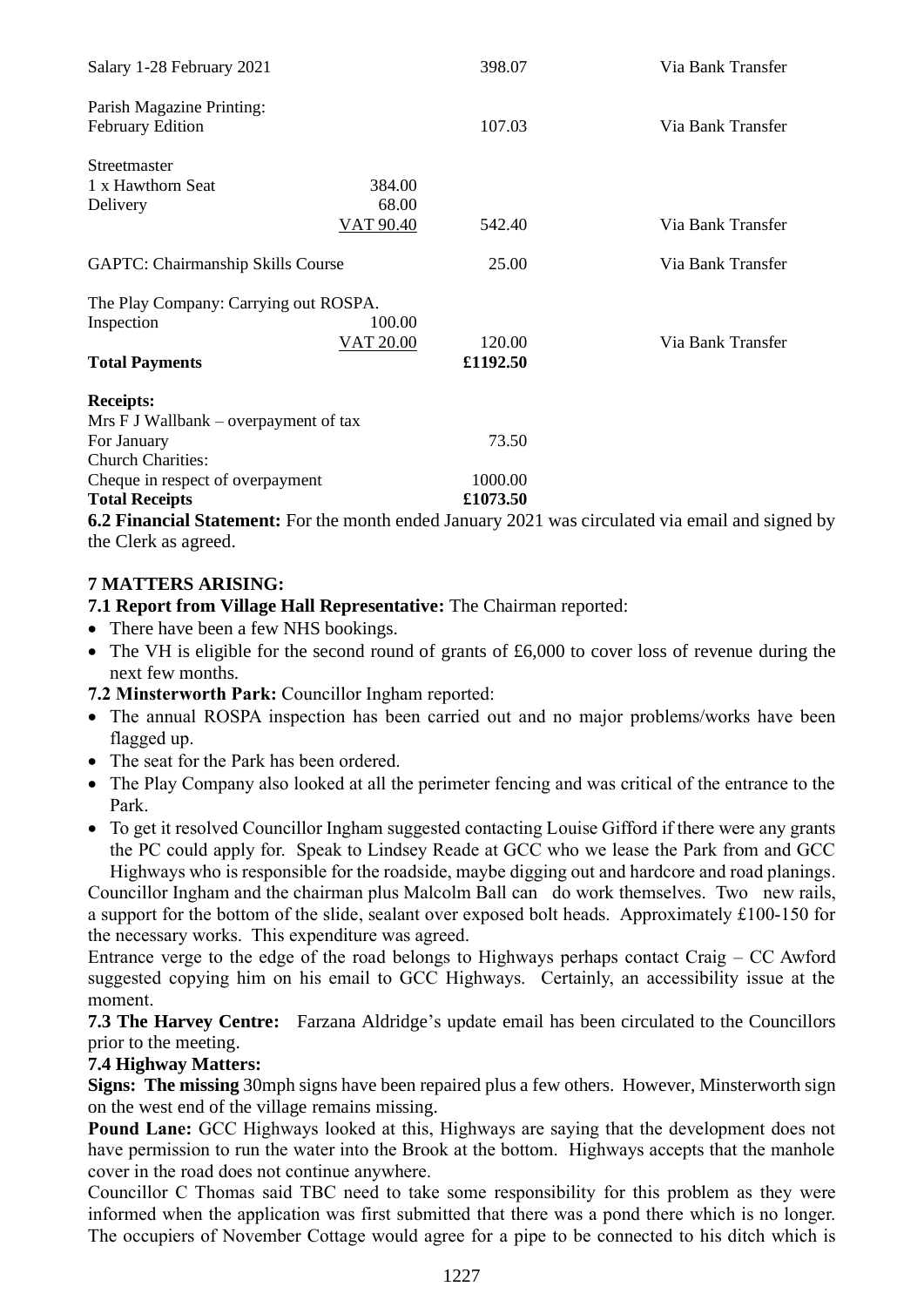inside his garden however the owners of Pound Cottage would need to pay for the connection costs and compensate for the land they take with the pipe.

Did Severn Trent check to see if there was a burst main? Chairman to report.

**Footway**: Encroachment of the soil especially at Downs Bridge. Any chance of these footways could be sided back. CC Awford will see if there is any money in his Highways Local budget.

Otherwise perhaps a working party with some shovels would help. Brambles are starting to extend over the pathway again. The Chairman said he would go and see the landowner again.

**A40 Opposite over Farm Market:** the one carriageway is very pitted. CC Awford said works were commencing this week and was hoping this would be attended to.

**Watery lane** Landowner was visited by GCC Highways who then did dig out the drain along Watery Lane. However, there is a blockage of the drain that runs under Hampton Farm Drive and made matters are considerably worse. Chris Hawkins has been out and had another go at clearing it. Identify of obstruction unknown and GCC Highways intend to use CCTV to investigate in the next financial year.

**Flooding:** Councillor C Thomas is still gathering information following the recent flooding events and how the lanes are impacted. She wanted to wait until the beginning of March after the spring tides and then will circulate her findings to other PC members before the PC submit her findings to TBC.

Councillor Garbutt reported that 2 or 3 residents were very concerned when they received full flood warnings from the EA Lumped Minsterworth with Gloucester. The lower end Minsterworth is affected more by high tides and the top end of Minsterworth is affected by fluvial floods. Councillor Garbutt has taken this up with the EA.

**7.5 PROW**: Councillor Ingham reported:

- Still awaiting to hear about the second grant application.
- Suzanne Hopes has been replaced by Jeff Wheeler as the Footpaths Officer for Minsterworth
- Resident at The Naight is concerned that the footpath by the riverbank is very messy.
- Regarding the stiles from Mike Preston's property to Orchard End who is responsible? CC Awford still waiting to hear back from the EA.

People have to appreciate that some footpaths are not walkable in bad weather however CC Awford said he would speak with his contact at the EA.

**7.6 Anti-Social Behaviour Minsterworth:** Events have calmed down slightly however numerous gas canisters are being left in Wild Goose Layby. The police are keeping this area under surveillance. Quad bike has been stolen in the village and the Police know where it is but are not pursuing its return. Police are hoping to join the March meeting.

**7.7 Appointment of new Clerk following Clerk's resignation:** The Chairman said that the Clerk had tendered her resignation due to personal reasons and he would be sorry to see her go. CC Awford expressed his thanks to the Clerk for all her assistance he had worked with many Clerks of a good few years and Fiona is the best Clerk he has every worked with - Councillor C Thomas reiterated his comments.

The Clerk confirmed the post has been advertised with GAPTC, TBC which feeds into the Job Centre. Nalc would charge £100 to place an advertisement on their website and in consultation with the Chairman it was felt not to at this stage. FODDC could not help. Clerk to place advertisements with Gloucestershire County Council.

#### **8 PLANNING**

#### **8.1 Applications:**

**20/01281/PIP** Part Parcel 0003 Church Lane, Minsterworth: PIP for the erection of 8 dwellings and associated vehicular accesses.

Comments to Tewkesbury Borough Council:

The Parish Council supports this application.

**19/00465/FUL** Charlton, Main Road, Minsterworth: Change of use of dwelling & adjacent detached dwelling from C3 (dwelling house) to C2 (Children's Care Home). Erection of a replacement single storey rear extension (amended dormers removed) Comments to Tewkesbury Borough Council: